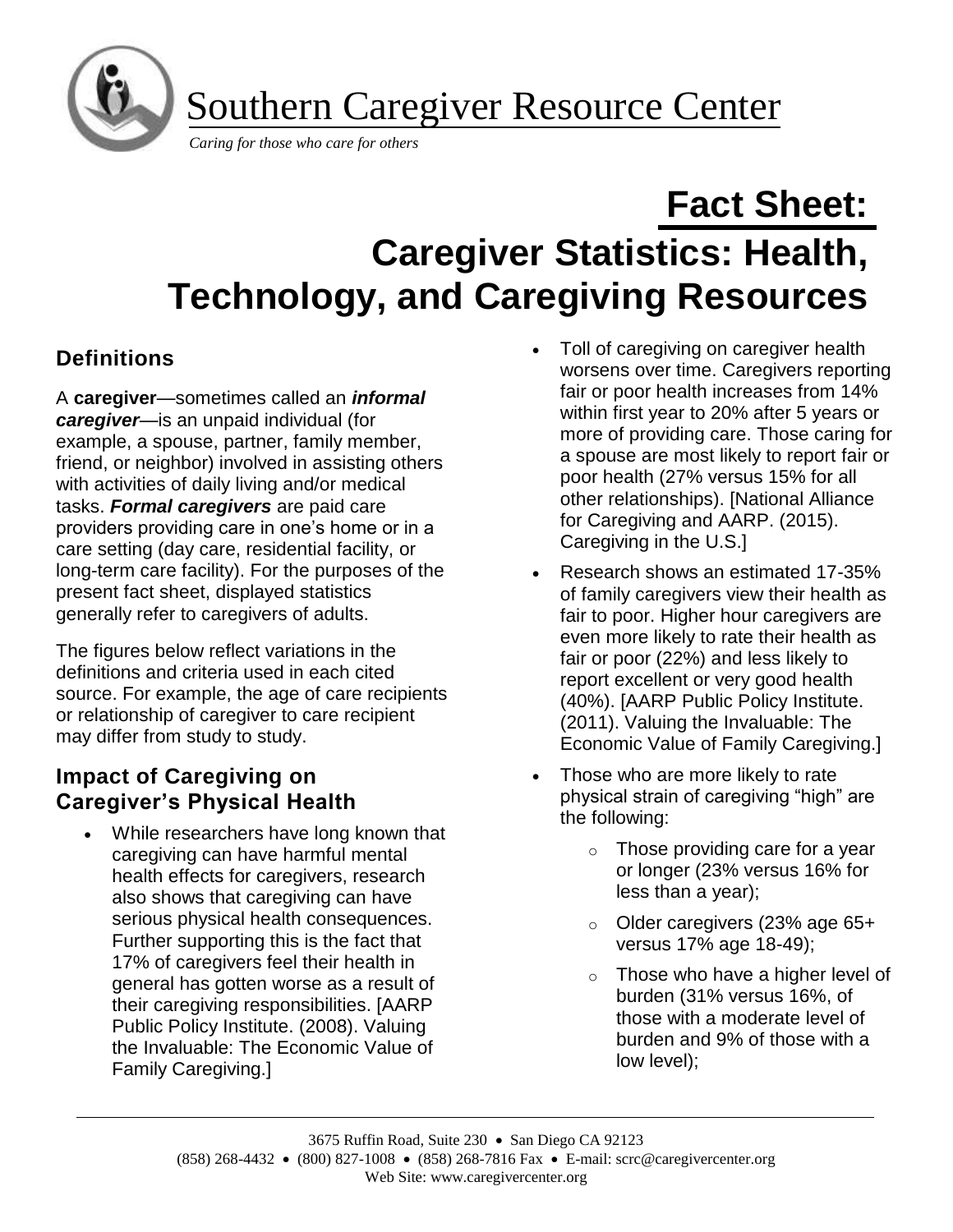- o Alzheimer's or dementia caregivers (28% versus 17% for other caregivers);
- $\circ$  Those who are living with their care recipient (25% versus 17% who don't live together). [National Alliance for Caregiving and AARP. (2015). Caregiving in the U.S.]
- 11% of family caregivers report that caregiving has caused their physical health to deteriorate. This effect is proportional to the number of Activities of Daily Living (ADLs) caregivers perform. Only 16% of caregivers who do not perform ADLs reported detrimental effects on health, versus 20% of those performing 1-2 ADLs, 28% of those performing 3-5 ADLs, and 41% of those performing 6 or more ADLs. [National Alliance for Caregiving and AARP. (2015). Caregiving in the U.S.]
- 23% of older caregivers caring for persons 65+ report a higher degree of physical strain compared to 17% who are younger. [National Alliance for Caregiving and AARP. (2015). Caregiving in the U.S.]
- Females (16%) more than males (11%) report being more stressed while performing caregiving responsibilities (4- 5 on a 5-point scale). [National Alliance for Caregiving and AARP. (2015). Caregiving in the U.S.]
- Caregivers who provide care for persons with dementia risk comprising their immune systems for up to 3 years after their caregiving experience ends, thus increasing their chances of developing a chronic illness themselves. [National Alliance for Caregiving and AARP. (2009). Caregiving in the U.S.]
- The physical and emotional impact of dementia caregiving resulted in an

estimated \$9.7 billion in healthcare costs in 2014. [Alzheimer's Association. (2015). 2015 Alzheimer's Disease Facts and Figures.]

• Negative effects of caregiving are greatest for persons aged 18-29, followed by 30- to 40-year-olds. Caregivers who work full-time say they suffer from poorer physical health than their non-caregiving counterparts. 16% of caregivers working full-time have a Physical Health Index (PHI) score of 77.4%, which is significantly lower than 83.0% for non-caregivers. [Gallup-Healthways. (2011). Gallup-Healthways Well-Being Survey: In U.S., Caregivers Suffer from Poorer Physical Health.]

#### **Physical Health Index by Age**

|              | <b>CAREGIVERS</b> | NON-<br><b>CAREGIVERS</b> | <b>DIFFERENCE</b> |
|--------------|-------------------|---------------------------|-------------------|
| <b>TOTAL</b> | 77.4              | 83.0                      | $-5.6$            |
| 18-29        | 79.0              | 85.7                      | $-6.7$            |
| 30-40        | 72.2              | 83.3                      | $-6.1$            |
| 45-64        | 77.0              | 81.5                      | $-4.5$            |
| $65+$        | 79.1              | 81.8                      | $-2.7$            |

[Gallup-Healthways. (2011). Gallup-Healthways Well-Being Survey: In U.S., Caregivers Suffer from Poorer Physical Health.]

## **Mental and Emotional Effects of Caregiving**

- 40% to 70% of family caregivers have clinically significant symptoms of depression. About a quarter to half of these caregivers meet the diagnostic criteria for major depression. [Zarit, S. (2006). Assessment of Family Caregivers: A Research Perspective.]
- 20% of employed female caregivers aged 50+ report symptoms of depression compared to 8% of their non-caregiving peers. [MetLife Mature Market Institute. (2010). Still Out, Still Aging: The MetLife Study of Lesbian, Gay, Bisexual, and Transgender Baby Boomers.]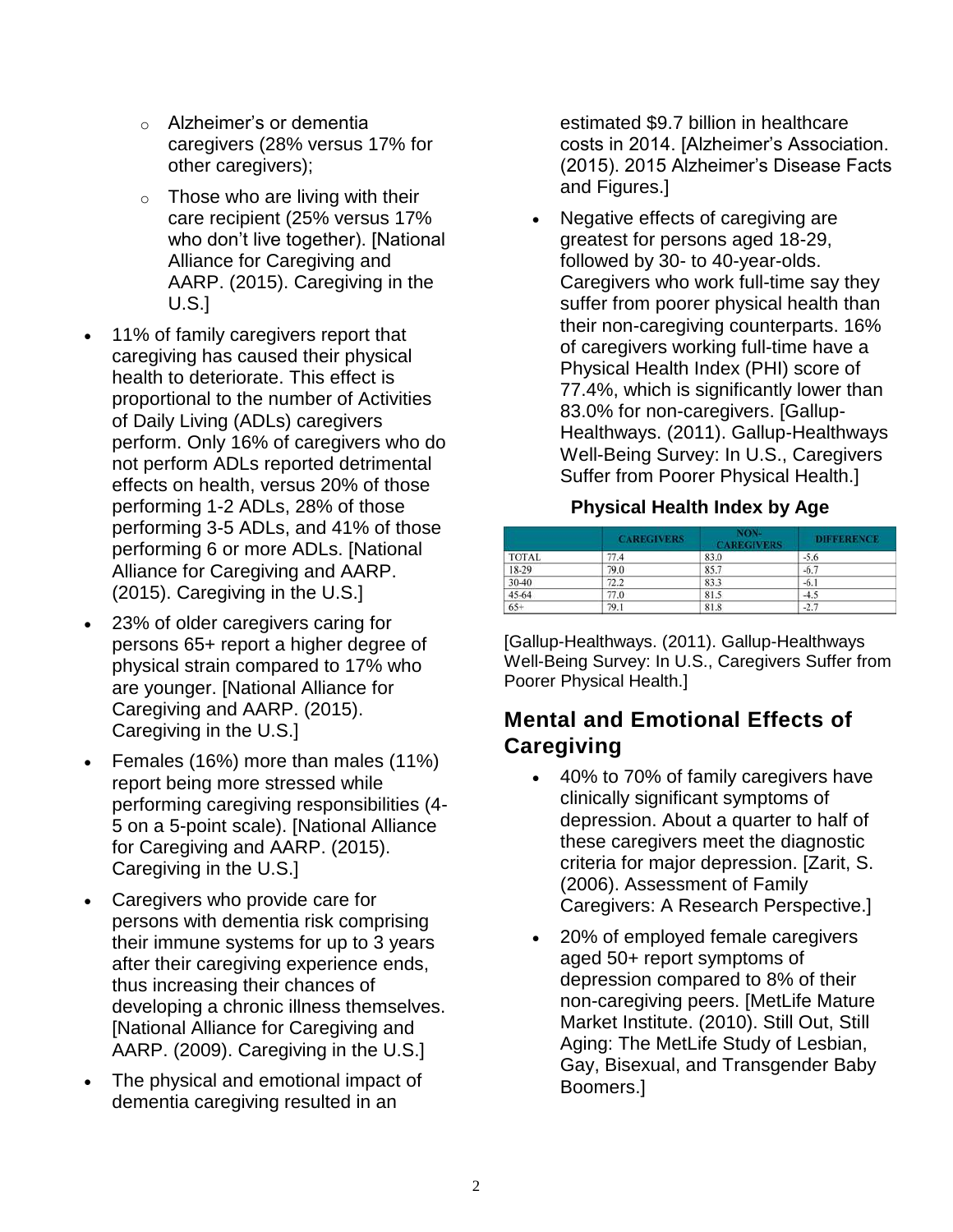- Caregivers whose care recipient has emotional or mental health problems are more likely than others to report a decline in their own health (25% versus 14%). [National Alliance for Caregiving and AARP. (2015). Caregiving in the U.S.]
- About 40% of family caregivers of people with dementia suffer from depression compared to 5-17% of noncaregivers of similar ages. Rates of depression increase with the severity of cognitive impairment of the person with dementia. [Alzheimer's Association. (2015). 2015 Alzheimer's Disease Facts and Figures.]
- Caregivers who work full-time and are aged 45 years or less show the greatest emotional and physical health deficit in contrast to non-caregivers. [Gallup-Healthways. (2011). Gallup-Healthways Well-Being Survey: In U.S., Caregivers' Emotional Health Often Suffers.]

#### **Emotional Health Index by Age**

|              | <b>CAREGIVERS</b> | NON-<br><b>CAREGIVERS</b> | <b>DIFFERENCE</b> |
|--------------|-------------------|---------------------------|-------------------|
| <b>TOTAL</b> | 78.0              | 81.9                      | $-3.9$            |
| 18-29        | 78.2              | 82.3                      | $-4.1$            |
| $30 - 40$    | 77.0              | 81.1                      | $-4.1$            |
| 45-64        | 78.1              | 81.9                      | $-3.8$            |
| $65+$        | 84.1              | 87.0                      | $-2.9$            |

[Gallup-Healthways. (2011). Gallup-Healthways Well-Being Survey: In U.S., Caregivers' Emotional Health Often Suffers.]

- The well-being index composite score for working caregivers is significantly lower than the 70.2 among noncaregivers. [Gallup-Healthways. (2011). Gallup-Healthways Well-Being Survey: In U.S., Working Caregivers Face Wellbeing Challenges.]
- Roughly 4 in 10 (38%) family caregivers find their situation highly stressful (score 4 or 5), 25% report moderate stress (score of 3), and 36% report little to no stress (rating of 1 or 2 based on a 5-

point scale). [National Alliance for Caregiving and AARP. (2015). Caregiving in the U.S.]

- Both caring for a spouse or parent and co-residence contribute to emotional stress. 45% of those caring for spouse or parent reported stress compared with 35% for another relative and 18% for non-relative. 52% of co-resident caregivers experienced stress compared with 34% of non-resident caregivers. [National Alliance for Caregiving and AARP. (2015). Caregiving in the U.S.]
- Reports show a correlation exists between a caregiver's health and income. Of caregivers with less than \$30,000 in household income, 30% report fair or poor health as compared with 7% of caregivers with \$100,000 or more. The same pattern is also found with a caregiver's level of education. [National Alliance for Caregiving and AARP. (2015). Caregiving in the U.S.]
- 1 in 12 (8%) of caregivers feel their overall health is improved by caring for a loved one. [Zarit, S. (2006). Assessment of Family Caregivers: A Research Perspective.]

## **Religion and Spirituality**

- About 75% of caregivers pray regularly to cope with the demands of their caregiving responsibilities. [National Alliance for Caregiving and AARP. (2004). Caregiving in the U.S.]
- Caregivers report praying with the following frequencies:
	- o More than once per day: 24.6%
	- $\circ$  Once per day: 21.5 %
	- $\circ$  A few times a week: 25.7% [Rathier, L., Davis, J., Papandonatos, G., Grover, C., &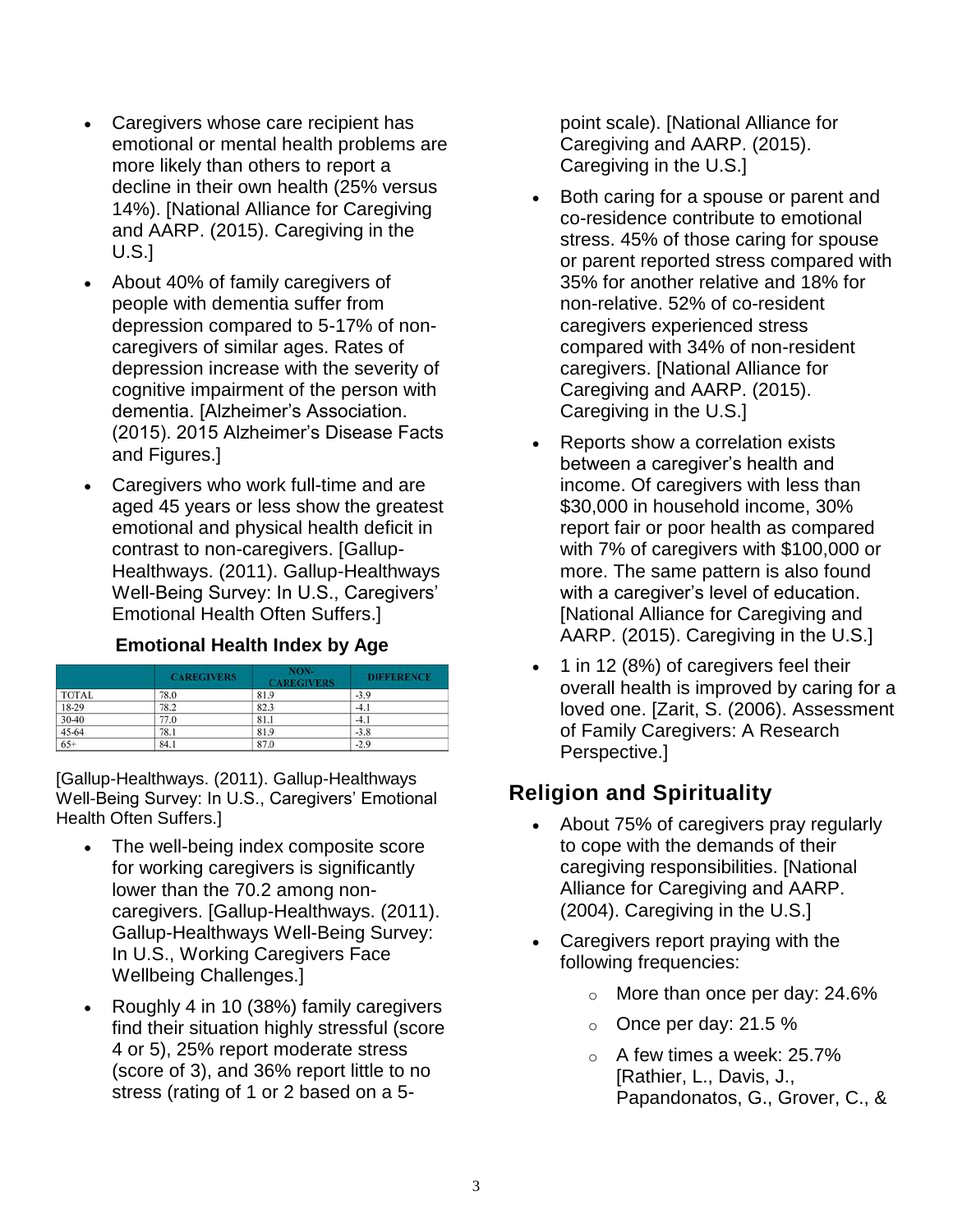Tremont, G. (2013). Religious Coping in Caregivers of Family Members with Dementia.]

- Typical content of prayers include: requests for strength to handle caregiving duties (73.8%), guidance to manage caregiving demands (48.2%), expressions of gratitude (30.4%), divine intervention (27.2%), and forgiveness (15.2%). [Rathier, L., Davis, J., Papandonatos, G., Grover, C., & Tremont, G. (2013). Religious Coping in Caregivers of Family Members with Dementia.]
- 42% of caregivers attend religious services at least once a week. [Hebert, R., Dang, Q., & Schulz, R. (2012). Religious Beliefs and Practices are Associated with Better Mental Health in Family Caregivers of Patients with Dementia: Findings from the REACH Study.]
- 70% of caregivers report that their spiritual/religious faith has "a great deal" of importance in their lives. [Hebert, R., Dang, Q., & Schulz, R. (2012). Religious Beliefs and Practices are Associated with Better Mental Health in Family Caregivers of Patients with Dementia: Findings from the REACH Study.]

## **Caregiver Assistance and Support**

- 59% of caregivers report using at least one type of assistance on behalf of their care recipients. The most common types of support caregivers seek out include the following:
	- o Modifications to the care recipient's home: 34%
	- o Requests for financial assistance resources: 28%
	- o Respite services: 15%
- o Transportation services: 23% [National Alliance for Caregiving and AARP. (2015). Caregiving in the U.S.]
- Caregivers who have been caregiving for more than one year are more likely to have sought out financial help (35%), made modifications to their care recipient's home (42%), used transportation services (27%), or used respite services (16%). [National Alliance for Caregiving and AARP. (2015). Caregiving in the U.S.]
- 25% of caregivers say it is very difficult to get assistance that is both affordable and helpful. Higher-hour caregivers are more likely to report having difficulty (29%). [National Alliance for Caregiving and AARP. (2015). Caregiving in the U.S.]
- Transportation is a vital component of the care provided by family caregivers. 39% of Medicare beneficiaries accompany care recipients to medical appointments. Family or friends provide transportation for 1.4 billion visits per year for older relatives aged 70+ who do not drive themselves. [AARP Public Policy Institute. (2011). Valuing the Invaluable: The Economic Value of Family Caregiving.]
- With respect to caregiver training:
	- o One in five (19%) caregivers has been trained, but seeks additional resources.
		- 26% of caregivers who received training for medical/nursing tasks were trained by a family member or friend, while 60% learned from healthcare staff.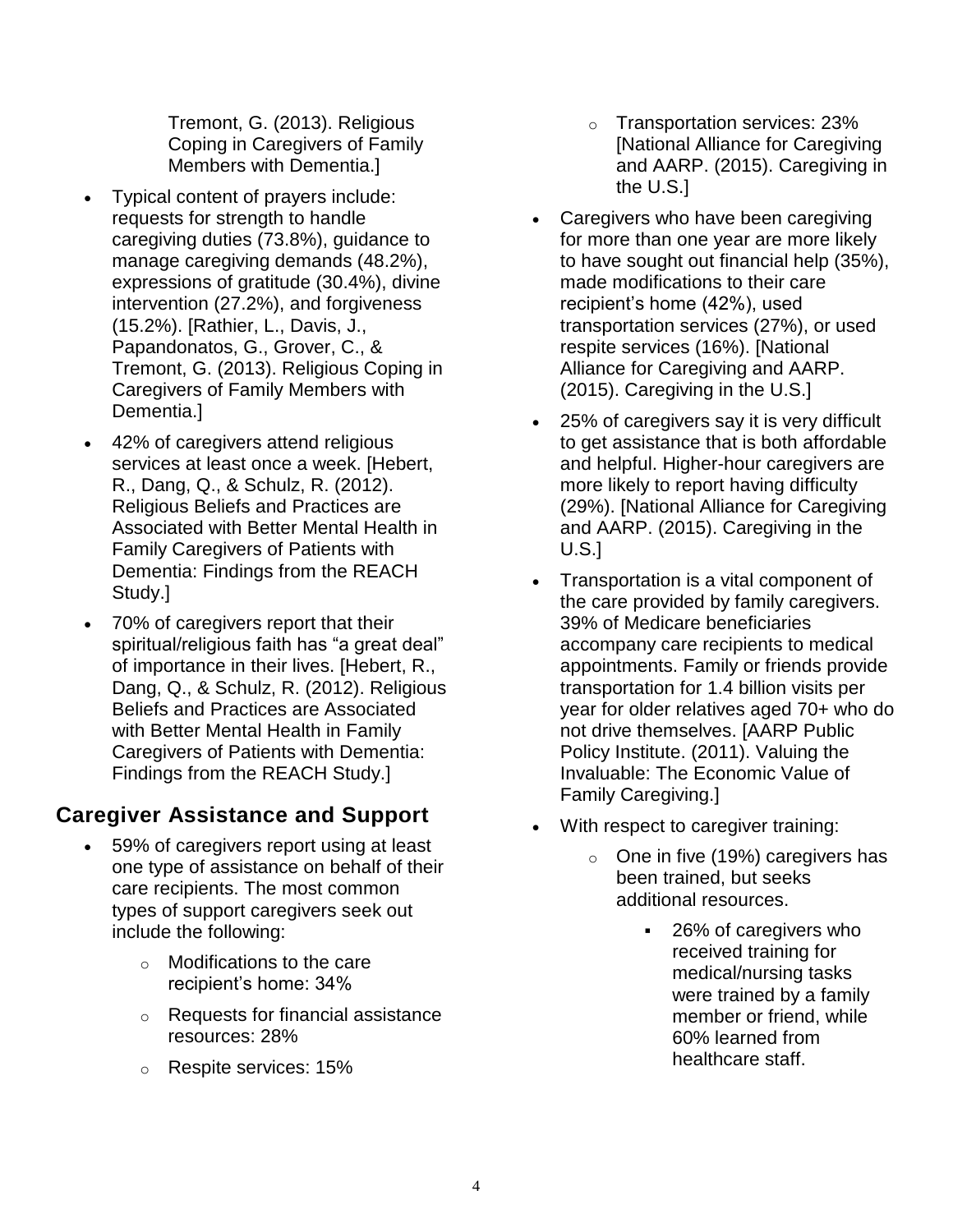- o 84% of caregivers need more help and information with at least 14 specific topics related to caregiving. The top three (3) topics of concern to caregivers are the following:
	- **EXECT** Keeping their loved one safe (42%)
	- **Managing their own stress** (42%)
	- Making end-of-life decisions (22%)
- $\circ$  Caregivers in high care burden situations are more likely to seek help (83% versus 73% of lowburden caregivers).
- o Caregivers' demand for information has increased in the last five years (84% versus 77% in 2009). [National Alliance for Caregiving and AARP. (2015). Caregiving in the U.S.]
- 66% of caregivers find it very easy or somewhat easy to coordinate care prescribed by health professionals and service providers while 25% have some difficulty. Half of all caregivers use other unpaid caregiver help (50%), and 32% use paid help. [National Alliance for Caregiving and AARP. (2015). Caregiving in the U.S.]

## **Caregivers and Technology**

## **Receptiveness to Caregiving Technology**

• Caregivers are most receptive to technologies that help them deliver, monitor, track, or coordinate their loved one's medical care. [National Alliance for Caregiving & UnitedHealthcare. (2011). e-connected Family Caregiver: Bringing Caregiving into the 21st Century.]

- Caregivers under the age of 50 are more likely than older adults to use the benefits of caregiving technology.
	- o Early adopters of technology report they would likely try each of the technologies available, but cost was a concern.
	- o Racial and ethnic minorities ages 50+ are more likely than nonminority caregivers of the same age to rate technology as helpful. Among younger caregivers no difference was noted by race.
	- $\circ$  Caregivers with a medium to high burden of care are more likely than those with a low burden of care to use technology. [National Alliance for Caregiving & UnitedHealthcare. (2011). econnected Family Caregiver: Bringing Caregiving into the 21st Century.]
- A Pew Research Center study indicates that family caregivers are more technologically savvy than the general population, even controlling for factors such as age, educational level, and other demographic factors.
	- o 87% of family caregivers have a cell phone compared to 84% of non-caregivers.
	- o 86% of family caregivers have access to the Internet compared to 78% of non-caregivers. [Pew Research Center. (2012). Family Caregivers Online.]
- 40% of family caregivers obtained assistive technology on behalf of their care recipient. Assistive technology not only slows the rate of functional decline, but can also reduce caregiving costs and prevent physical disability due to falling. [Mann, W.C., Ottenbacher, K.J.,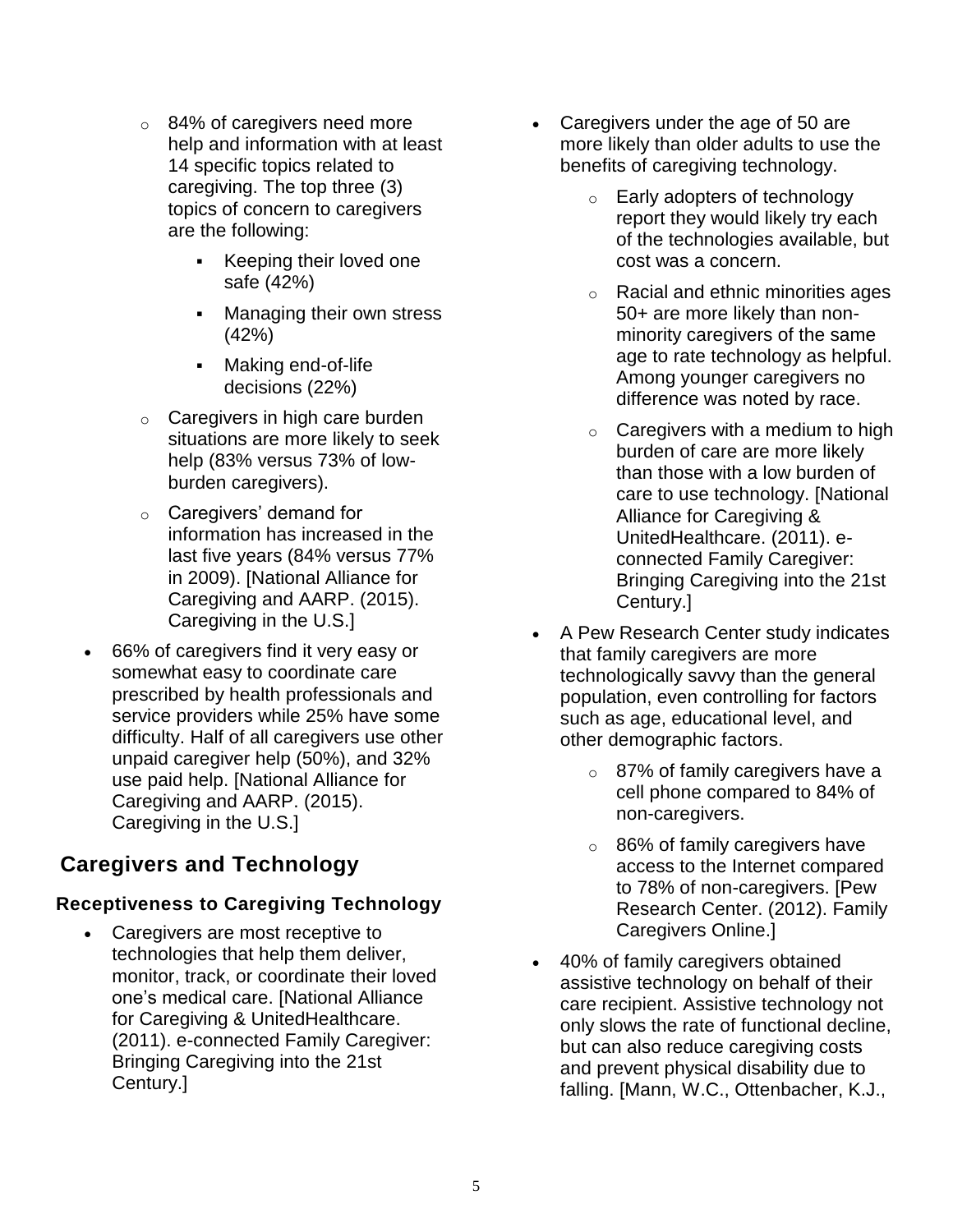Fraas, L., Tomita, M., & Granger, C.V. (1999). Effectiveness of Assistive Technology and Environmental Interventions in Maintaining Independence and Reducing Home Care Costs for the Frail Elderly: A Randomized Controlled Trial.]

#### **Caregivers are Active Healthcare Consumers**

- 24% of online caregivers have consulted online reviews of particular drugs or medical treatments compared with 13% of non-caregivers. 22% of online caregivers have consulted online rankings or reviews of doctors or other providers compared with 14% of noncaregivers. 19% of online caregivers have consulted online rankings or reviews of hospitals or other medical facilities compared with 10% of noncaregivers. [Pew Research Center. (2013). Family Caregivers are Wired for Health.]
- The most important technological benefits reported by caregivers are saving time (77%), caregiving made logistically easier (76%), making the care recipient feel safer (75%), increasing their feelings of being effective (74%), and reducing stress (74%). [National Alliance for Caregiving & UnitedHealthcare. (2011). econnected Family Caregiver: Bringing Caregiving into the 21st Century.]

### **Seeking Help for Health Issues**

• 70% of caregivers say they turn to friends and family members for information, care, or support compared with 54% of non-caregivers who do the same, either online or offline. 30% of caregivers say they turn to others who have the same health condition compared with 21% of non-caregivers who do so. [Pew Research Center.

(2013). Family Caregivers are Wired for Health.]

- Caregivers largely use the Internet to assist them with their caregiving responsibilities through connecting with other caregivers, researching health information such as data on Alzheimer's disease and other forms of dementia, and searching for information about long-term care options. [Pew Research Center. (2012). Family Caregivers Online.]
- 84% of caregivers with Internet access use the Internet to research health topics compared to 64% of noncaregivers with Internet access. Caregivers are significantly more likely than other Internet users to say that their last search for health information was on behalf of someone else (63% versus 47%). [Pew Research Center. (2013). Family Caregivers are Wired for Health.]
- Most people (79% of caregivers versus 64% of non-caregivers) report that the last time they had a health issue, they received information, care, or support from a doctor or other health professional, either online or offline. [Pew Research Center. (2012). Caregivers are Active Health Care Consumers.]

### **Caregivers are Social**

• Caregivers are more likely than other Internet users to take advantage of social tools related to health: 44% of online caregivers have read someone else's personal health story online compared with 29% of non-caregivers. 28% of online caregivers who use websites like Facebook have followed their friends' personal health experiences or health updates compared with 21% of non-caregivers